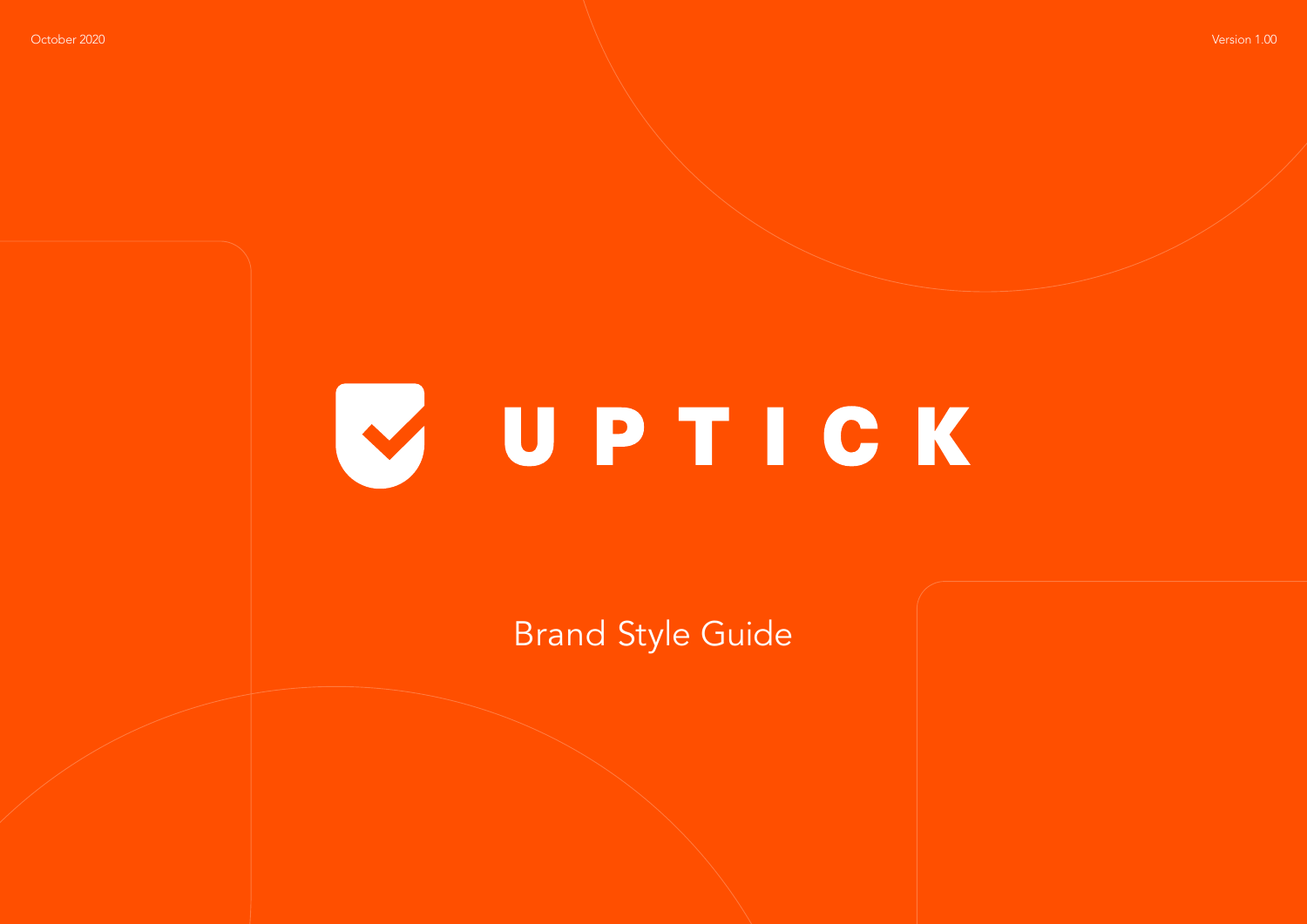### Welcome to Uptick's brand guidelines.

It's a unique set of elements thoughtfully engineered to represent the values and personality of the Uptick brand.

These elements are designed to work independently and/or in combination in all the brand touchpoints. Which will be evident in Uptick's external communication and internal documentation.

These guidelines are set up to introduce you to the identity elements and best-in-class examples to help inspire and excite you as you move forward in creating Uptick communications.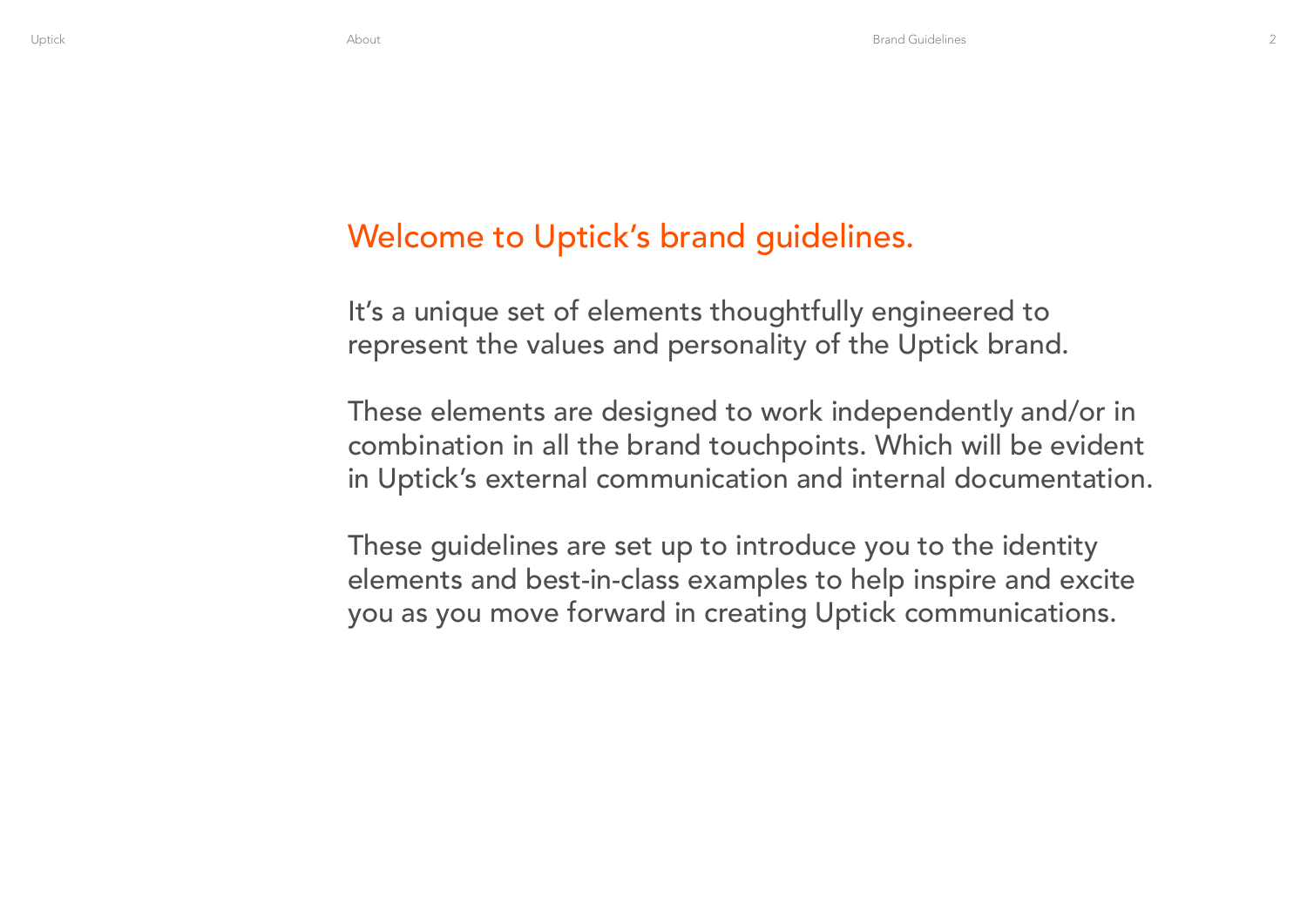### Our Brand

Our Uptick visual identity is a system built with core elements. Use these elements as you would with tools, to design and create communications that represent our brand, deeply rooted in life and technology.

The following pages are a brief introduction on how to put the core elements together. We don't have to use all of the elements, all of the time. Pick and choose what works for your communication needs.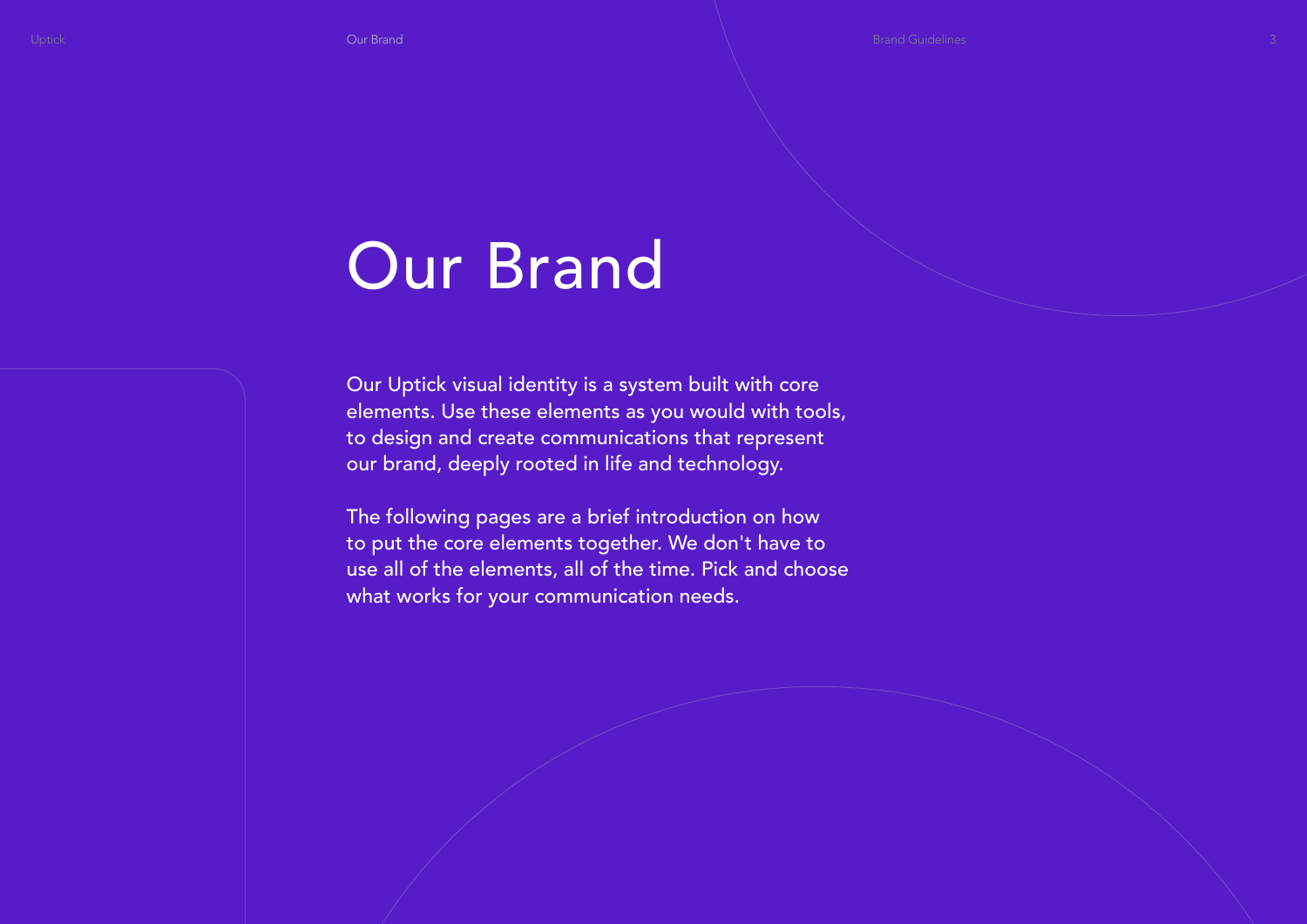#### Uptick Logo

The Uptick primary logo is an important part of our brand. It is the most visible and most reproduced element.

Uptick's primary logo is to utilise Fluro orange with an enlarged version of the logomark.

The logo has been carefully spaced, and should not be changed, or re-typed.

# VUPTICK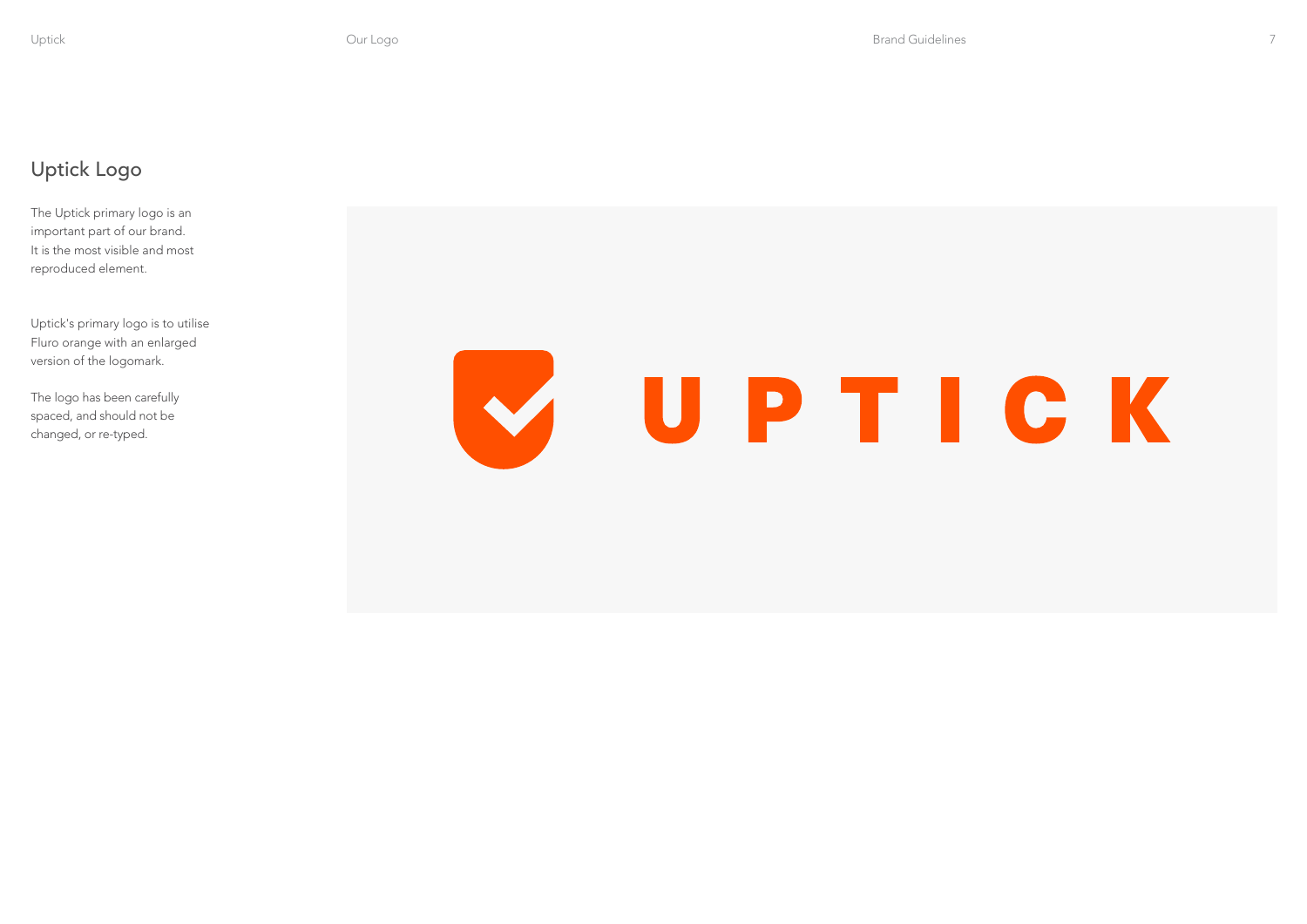#### Reversed Logos

These are the six approved colour combinations available for use within any print or digital applications.

#### Primary usage

Our primary logo is available in four colourways to suit a variety of applications. Please consider what is the best format for the application.

The Uptick primary logo is to be primarily used on all applications, unless our sub brand logo is a more suitable option.

| UPTICK<br>$\blacktriangledown$ | <b>VUPTICK</b> | <b>VUPTICK</b> |
|--------------------------------|----------------|----------------|
| UPTICK<br>$\blacktriangledown$ | VUPTICK        | <b>VUPTICK</b> |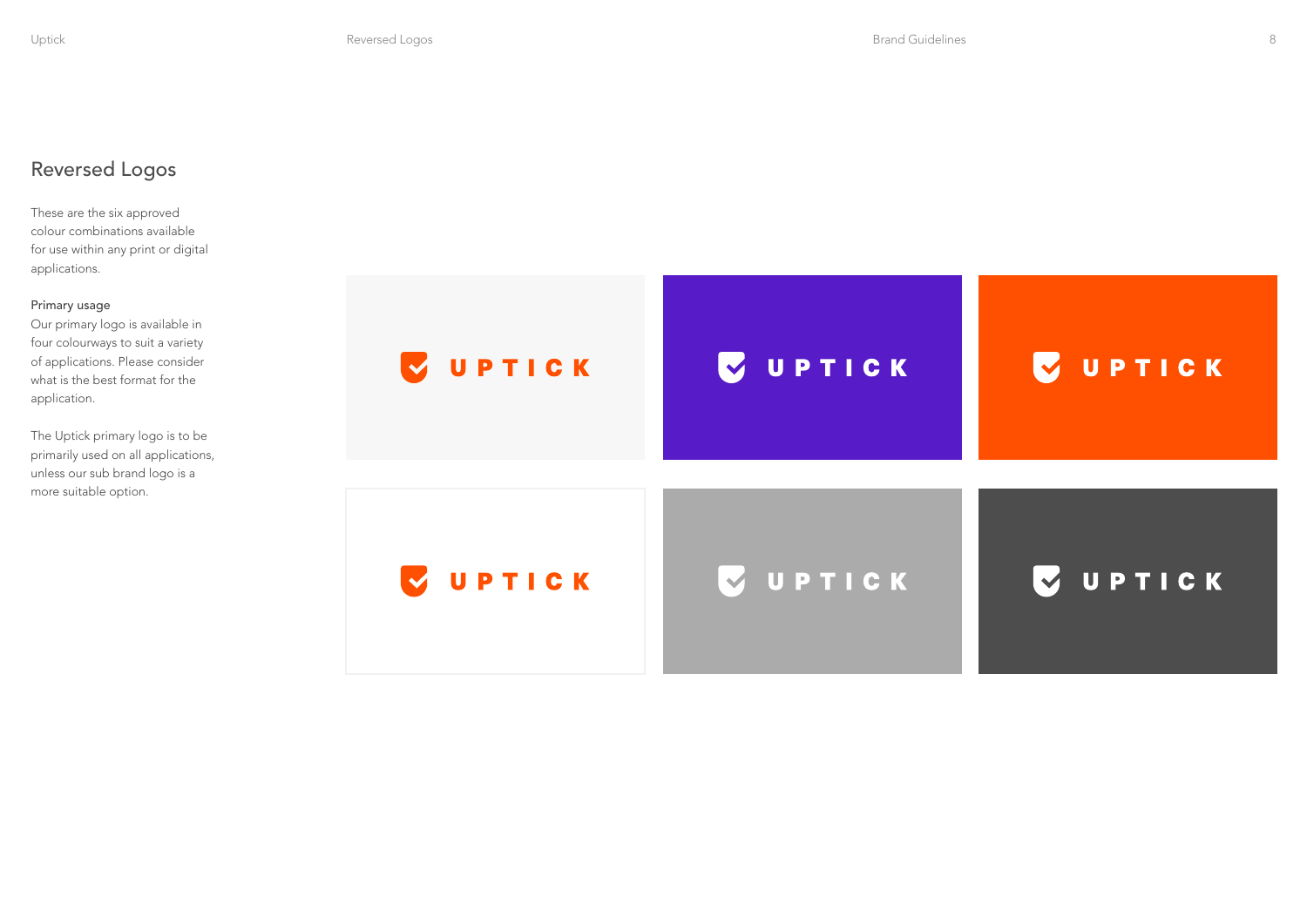#### Brandmark

The brandmark is our symbol. This symbol can be used alone to reinforce our brand. Always keep in mind the clearspace around the brandmark is equivalent to 1/3 of its width.



Minimum size in print should be 8 mm x 9.5 mm; digitally the smallest is 35 X 35 pixel unless it's a favicon which are normally at 16 x 16 pixel



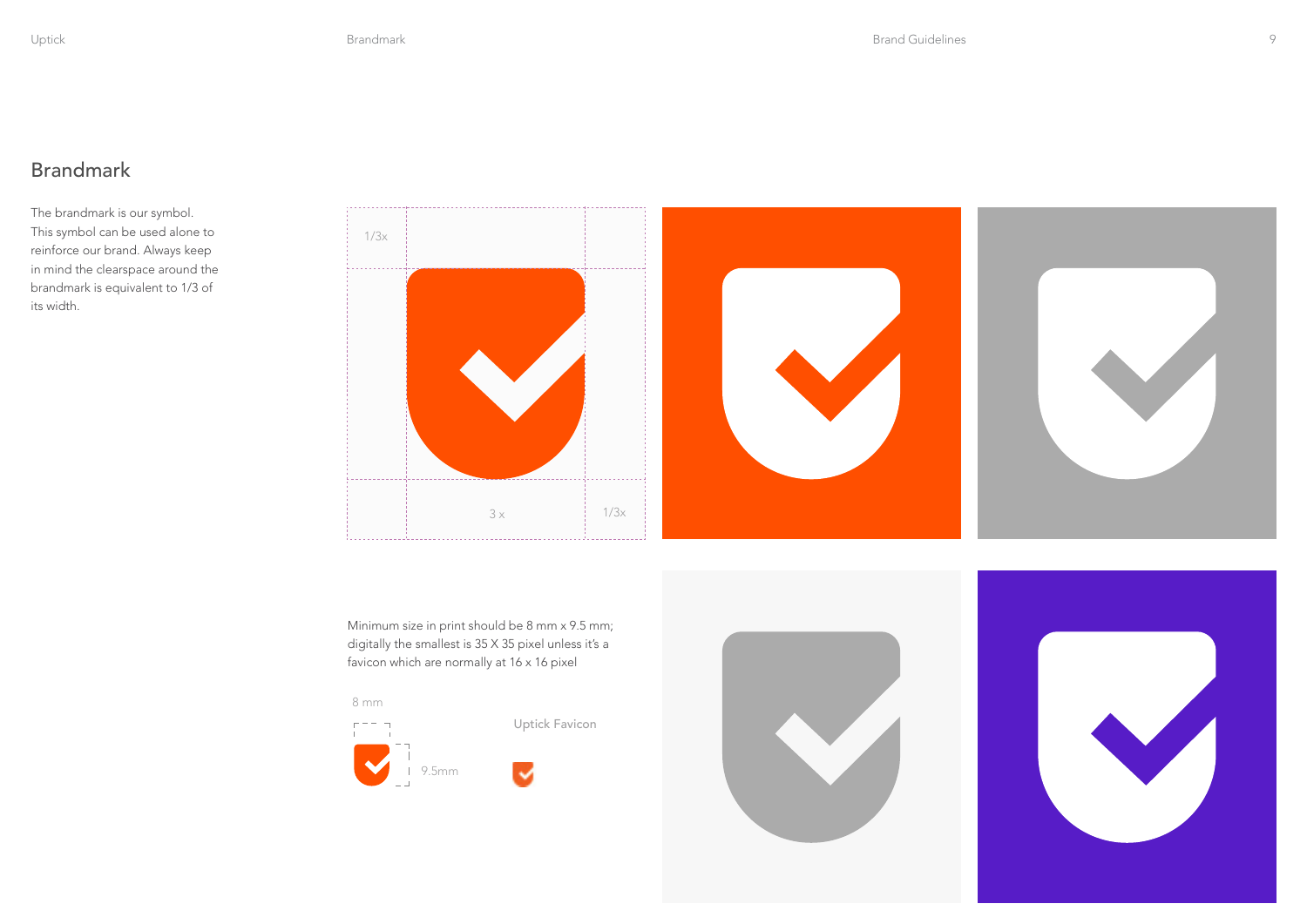#### Logo Clear Space

To ensure that the Uptick identity are clearly visible in all applications, surround them with sufficient clear space and other elements that might cause visual clutter to maximise the impact of our identity.

Allow sufficient clearspace when placing the lockup or logo in applications. Clearspace is based on the height of the letter K in the lock up,shown as x in the diagram to the right.

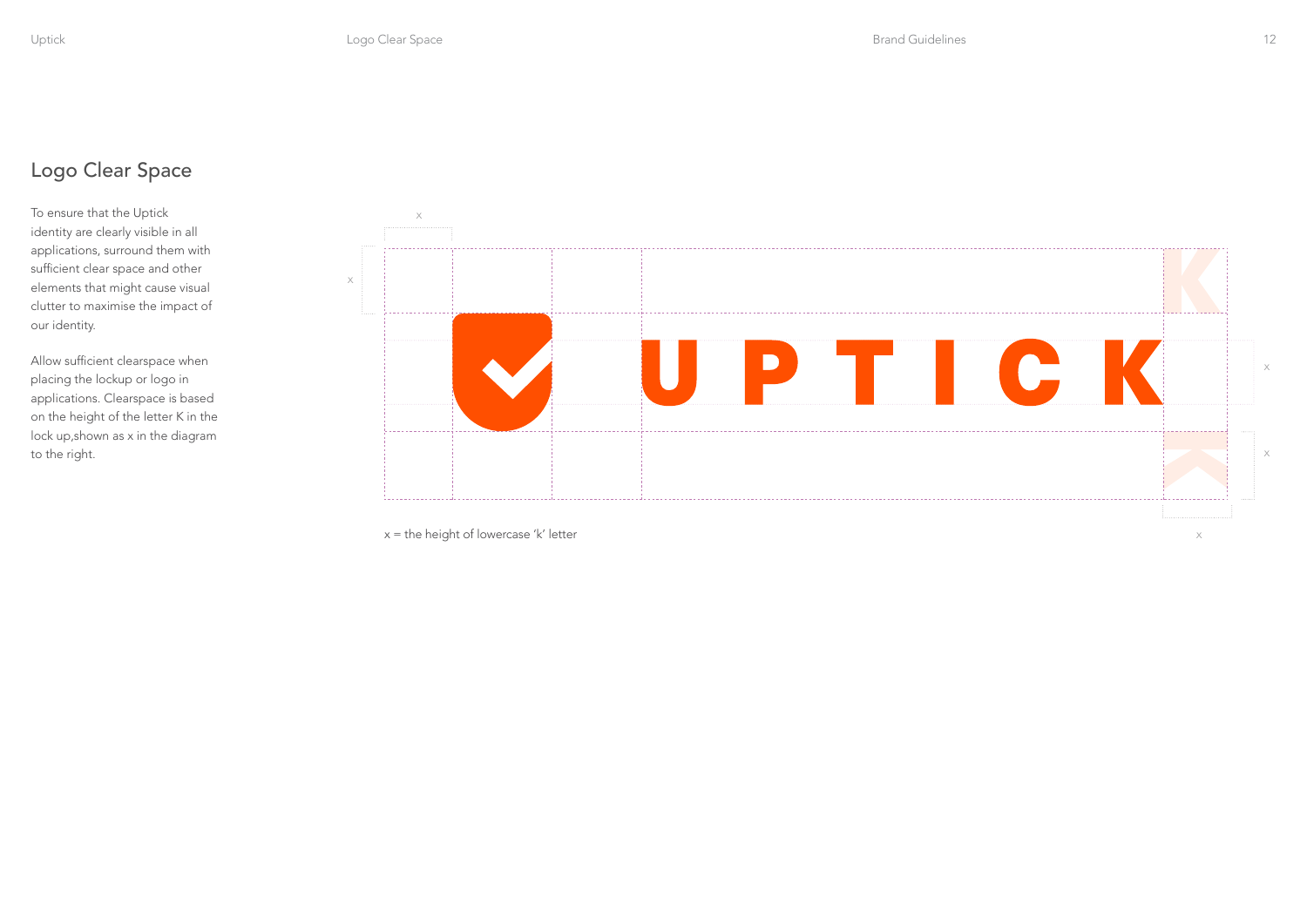#### Logo Placement

Always place the lockup or logo within the margins. Preferred place is aligned to the top left corner, top right corner, bottom left corner, bottom right corner, or centred of the application.

Do not place the logo on vertical format.

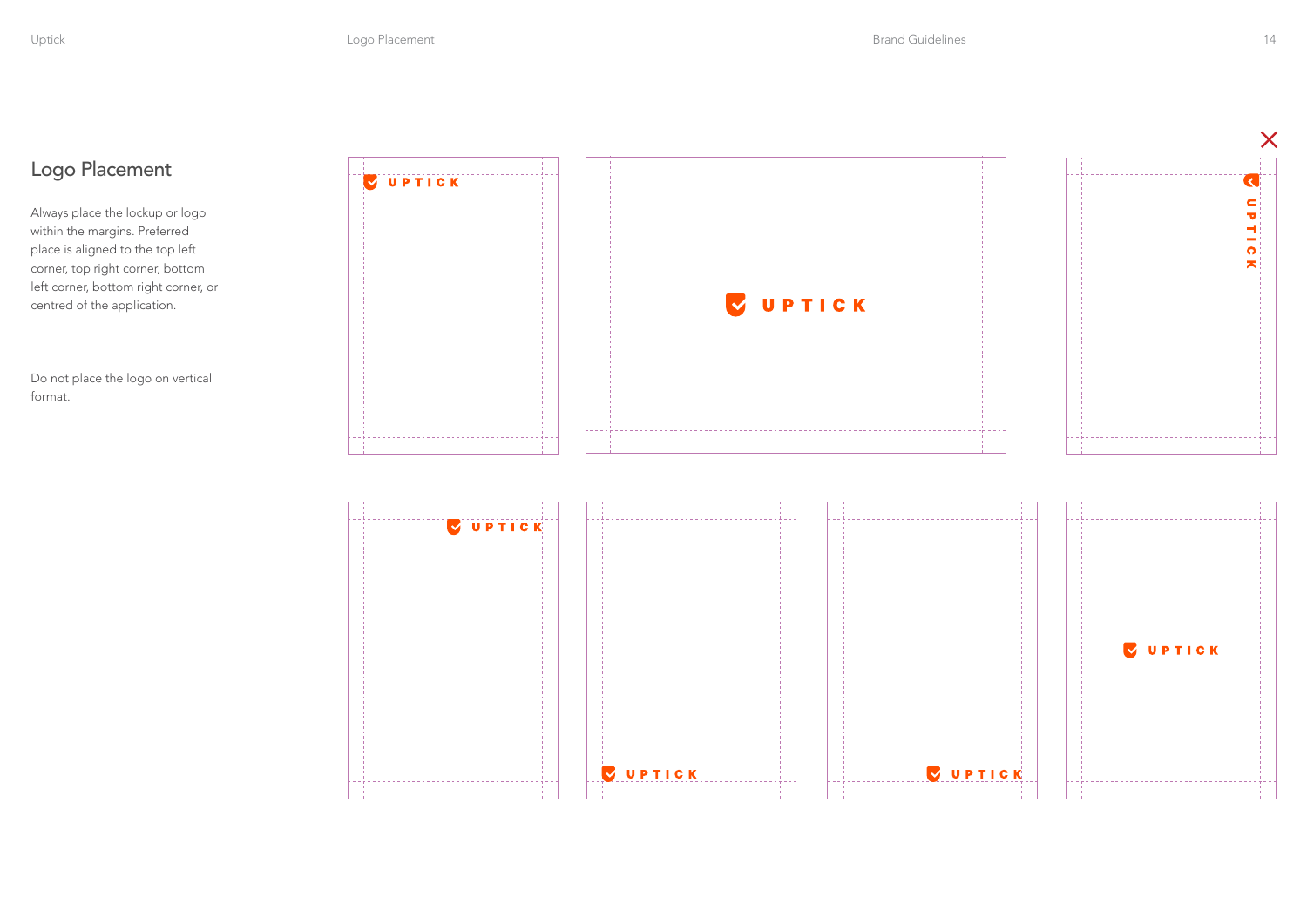#### Prohibited Use

It is important maintain a clear view of the logo and not lose its visibility. Below shows some examples of prohibited use of the logo in order to maintain a cohesive look over our online and offline channels.



 $\overline{\mathsf{X}}$  $\overline{\mathsf{X}}$ UPTICK UPTIGK  $\mathrel{\triangleleft}$ DON'T create a gradient logo de control of the DON'T outline the logo



DON'T use over a busy image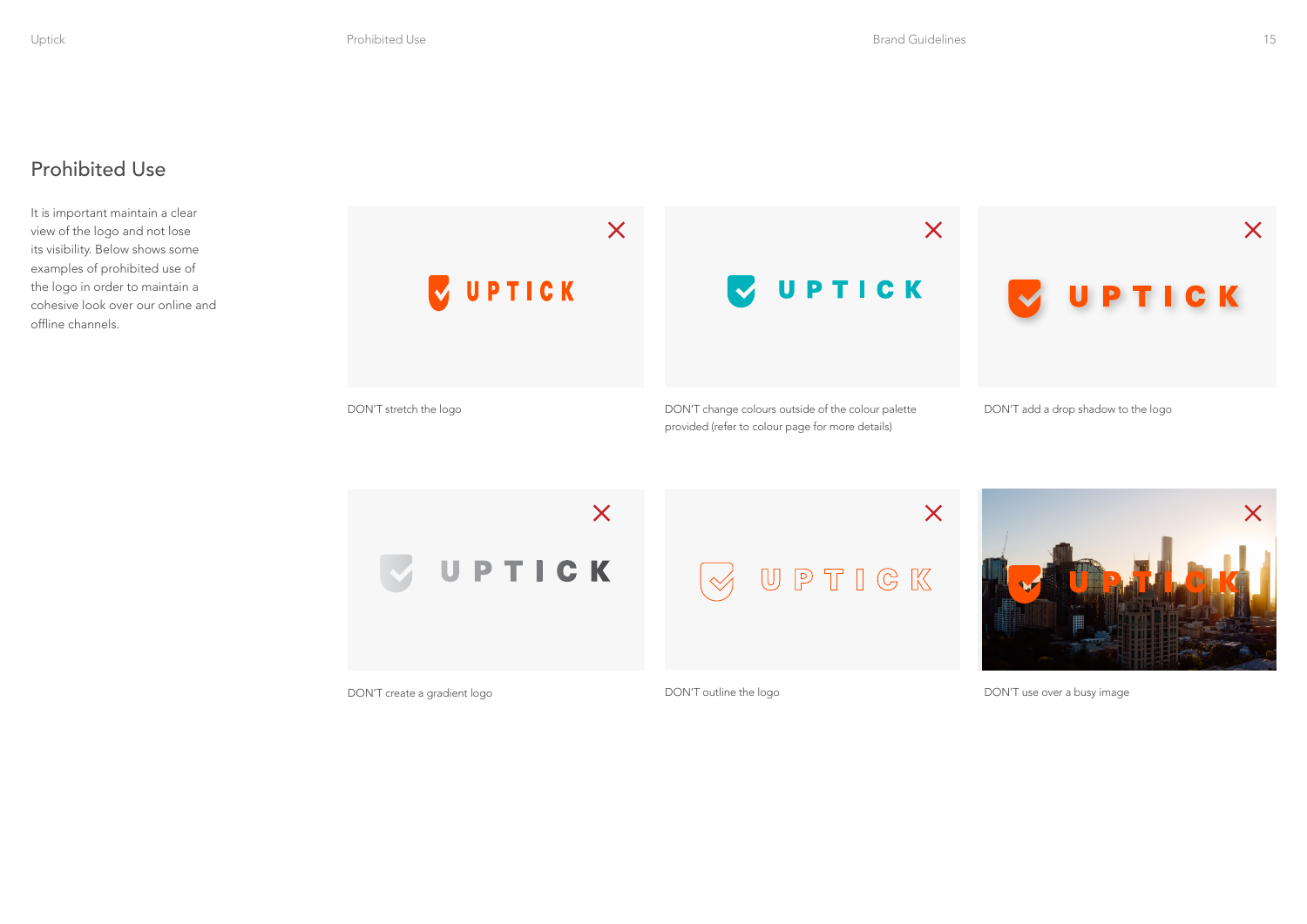#### Our Font

Avenir is our font of choice and expresses our brand with or without supporting graphics. All media produced by Uptick, thirdparty vendors or partner should solely use this font.

|                             |  | Aa Bb Cc Dd Ee |  |  |  |  |
|-----------------------------|--|----------------|--|--|--|--|
|                             |  | Ff Gg Hh Ii Jj |  |  |  |  |
|                             |  | Kk Ll Mm Nn Oo |  |  |  |  |
|                             |  | Pp Qq Rr Ss Tt |  |  |  |  |
|                             |  | Uu Vv Ww Xx Yy |  |  |  |  |
| 0123456789                  |  |                |  |  |  |  |
| $? 1@  # \% \wedge 8 * - +$ |  |                |  |  |  |  |

Avenir Light The quick brown fox jumps over the lazy dog

Avenir Book The quick brown fox jumps over the lazy dog

Avenir Medium

The quick brown fox jumps over the lazy dog

Avenir Heavy

The quick brown fox jumps over the lazy dog